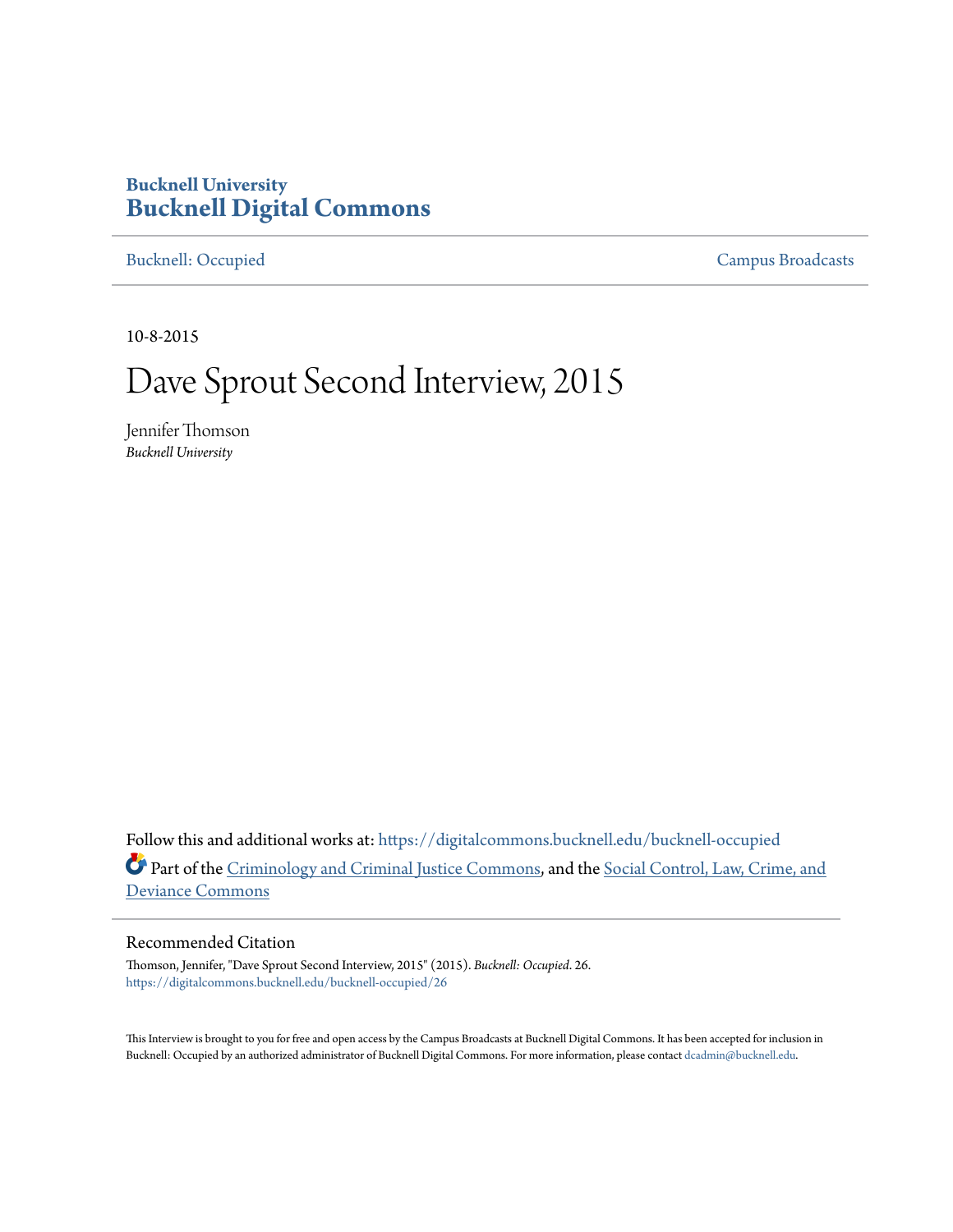Studio with me tonight is Dave sprout paralegal from the Lewisburg prison project. We figured out before we went on the air that Dave is in fact the most frequent guest on this show so Dave welcome back. Thank you Prof. appreciate you. So tonight were to be talking about issues at USP Lewisburg putting the prison in a bit of a broader national context I think. Towards the end of our talk here for any of you listening out there if you want to give us a call the number here in the studio is 57057734 89 so if you been on the show before, but I'm wondering for listeners who might be new if you can I just introduce us a little bit too USP Lewisburg and also to the work of the Lewisburg prison project short of paralegal with the Lewisburg prison project were nonprofit personal rights organization who views with conditions of confinement for the middle District of Pennsylvania for the local, state and federal institutions. So we cover pretty much the entire little district there is approximately 55 in 55,000 inmates in the middle District between the local, state and federal so we are only two of us work at the project and so we are swamped at times, but we try to do the best we can with the resources we have all the special management unit that Lewisburg you know is a unique institution in the Bureau of prisons as it is a lockdown facility. The guys are in their cells. 24 hours a day in their double cell and that's the big key is ugly that one of the only institutions where guys are locked down as well as double shell. Now they do get one hour, one hour a day five days a week on rec if they're allowed to do that some of the cells that Lewisburg to two men cannot walk in the cell at the same time. That's how small it by 10 nine by Levin things like that so it just makes for situation that's very volatile on many levels. So, speaking of the volatility. I last winter sewing in over the weekend of February 13. There was quite a serious event at the prison someone if you can talk to us about that. And then I'd like to know whether there's been any any follow-up. From there, was our understanding that on our boiler was February 13 was a Friday in the morning there was an incident with an inmate and there also had been couple days before that some policy changes by the administration. They had the take away any access to razors for the man in phases one and two, meaning that they could not shave, whatever they may want to do with with the razor and that was an issue for for a lot of the men and they wanted to have a discussion with the administration regarding this and the that was not did not happen and it was possible, I guess, would be considered a good demonstration of some kind and that there was a ministration used their use of force was was over-the-top, all probably on one block. They were 30. The inmates were shot with pepper balls – concussion grenades and flash grenades were used in the cells were windows were blown out of the back of their cells in once once the inmates were taken out of their cells of this then went on to another block later that night in the next day it went to three different blocks so happened over almost 2 to 3 day. There were serious injuries to inmates they were. That was the main gist of what it happened its oral understanding that there was to be an investigation by the Bureau prisons internally regarding this. Obviously, we have not been privy to any of that. I have not told where there's been any results out or anything in that regard, we would hope that there is an internal investigation going on regarding the use of force that that these men were subject to know when using internal investigation is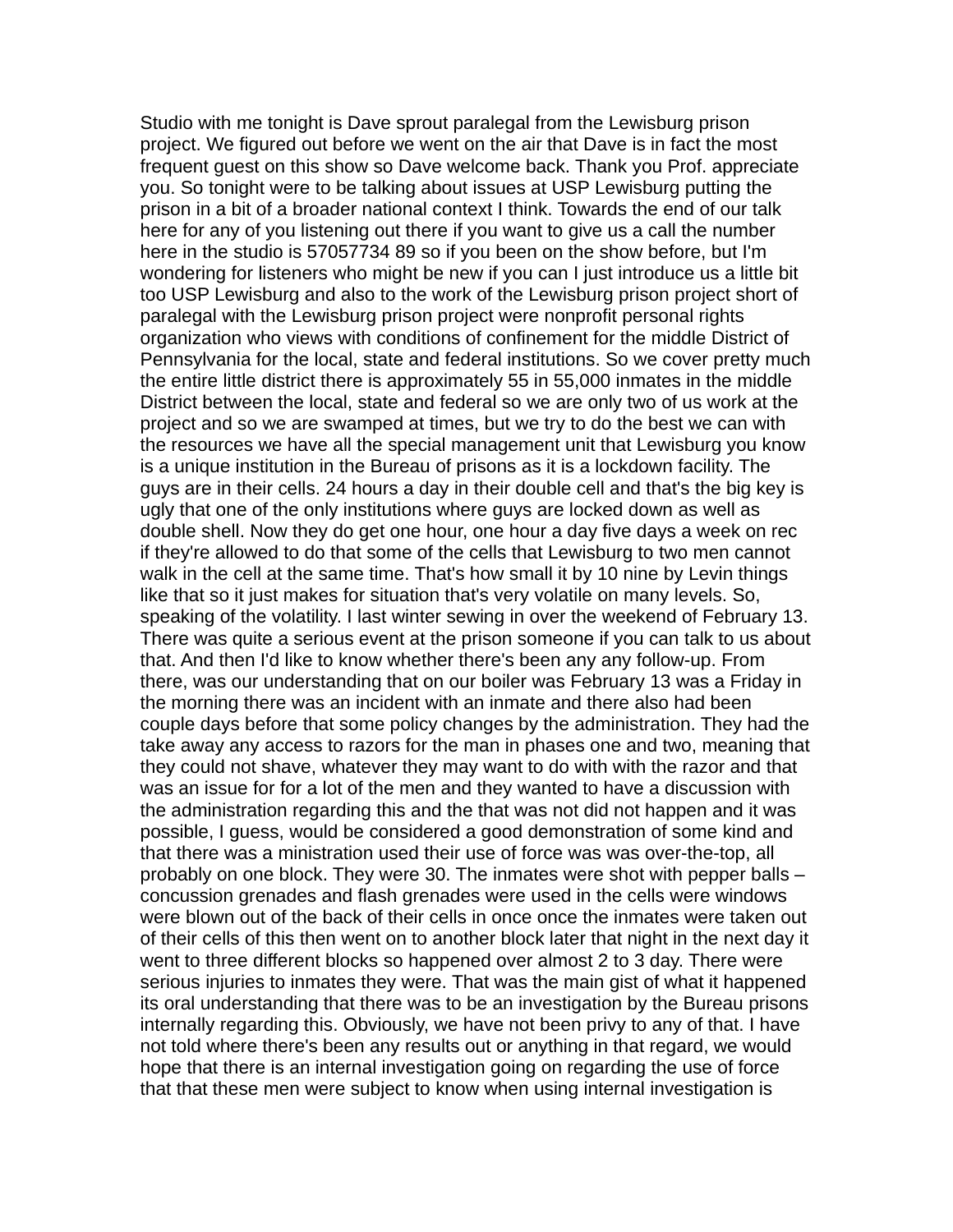actually entail on the part of the beer. Well, I would like to hope it would be an outside independent organization of some kind, either the office of the return Inspector General that is an arm of the Department of Justice is not part of the Bureau prisons but as part of the Department of Justice and they look into allegations of criminal or abusive tactics by by staff members. Any federal organization so we have written to them regarding this incident. I know several inmates have done the same ugly families and regarded that we would wanted an independent investigation is also my understanding that the that the union had some issues with the handling of the of of that those three days also and this is the prisoner got that's my understanding yes the that staff would be the staff. The correctional officers union had some issues because the about object cannot speak for them, but I believe they had some issues with the warden in the administration on how some things were handled believe they might've went to Congressman Moreno regarding their issues. I do not know what the outcome of that sure that's maybe an contracting agent about that, but again it was both sides and was about sides because I don't believe the guys in the staff have to be on different sides, but the but I believe both sides in this incident had some issues with how things were done and now have you as a prison project received any response to these requests, for we have not we normally or or what I believe our focus is to put put people on notice of things and I understand we would not be made known of any investigation because of our so it's more to let them know were asking for and hopefully that people are doing the right thing with whatever their job is in and to investigate, especially when something of this magnitude happened. We were probably dealing with 50 to 60 inmates if not more, being conservative. There can in the type of of the munitions. If you want to call them that were used on on on the man. Certainly, at least MRI seemed very over-thetop using 50 or 60 men. That's a total population of how many of I have not checked the statistics on how many rat Lewisburg lately. The last I looked it will probably maybe close to a thousand to 1100 in the special management unit. There are a few hundred medical cadre workers who who are general USP type in May 2 who are just like they would be at Allen would her cane and they have a job they worked in the kitchen. They do those type of things, but the majority of people Lewisburg are in special management and in the term cadre workers is used to describe in place of the word inmate well to tell you the truth that that is a new term that I've heard just within the last couple years with Lewisburg so I take it to be there, just they're just guys that are regular USP type inmate but they have because everything that usually has a job at that whatever institution thereat except for the men in special management, obviously, but that they they would do whatever we needed to be done with in the institution. Now that I said that is a new term for me and I must put some limits on where that came from. It seems he for misting and best have to have there been subsequent serious offense of the prison there have been almost on a at least a weekly basis of not daily. All you also send an individual type ones are rec cages sold but we believe in August of this year, 26 or 27. There was a fairly serious incident on one of the blocks. With that in all the some groups of inmates that the weather was a geographic group gang type work that that got into a very serious assault or fight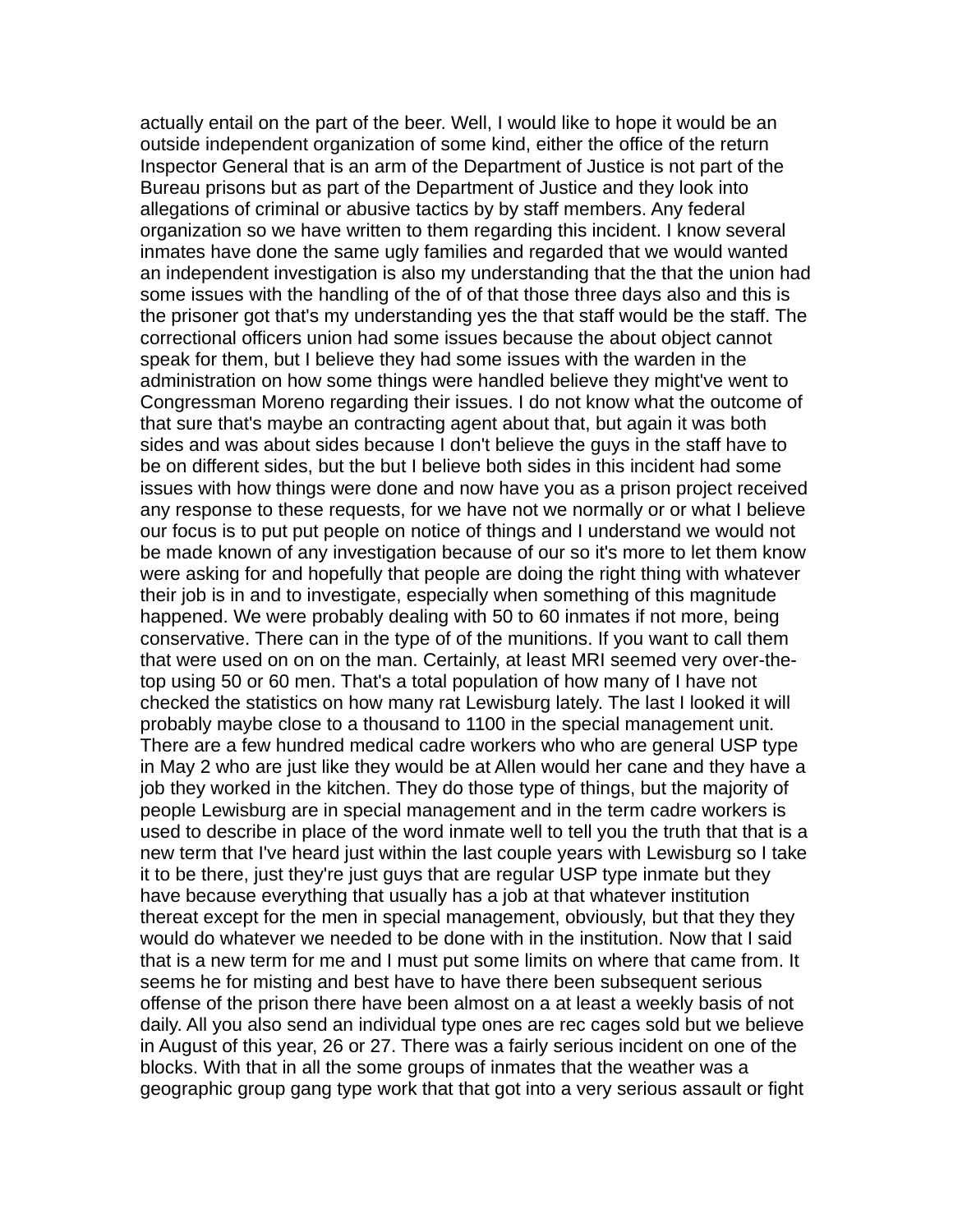but I guess would be more though the way and it sounded like the staff took a while to get some get them under control. But this is block special management program is a four phase program in phases one and two. Generally, were at Lewisburg in phases one into the inmates are locked in four hours a day in phases when they reach base free by BOP policy. They are to be out of their cells approximately an hour and 1/2 to 2 hours a day for for recreation for showering and they are not restrained. This is trying to work them back into a general population and it's our understanding. It was this block or phase 3 block where this altercation or incident happened. We believe there were a couple couple guys were taking the hospital so there was some serious injuries again and again. This, in my mind it just shows you know that the futility of this program like this where by locking guys in for for your two with no programming nothing to work on that there is trying to change any patterns or behaviors that they it is more to warehouse guys in my opinion so but the phase 3 lot again. It is a step in the right direction, but it is a situation where the inmates are not going to be safe. Why is this allowed to happen here at Lewisburg and invite this to me why why is the SMU allowed to have that that would be that's generally what but again they buy policy that for for the guys to get out of this program. They have to go through all phases and to reach a phase 3 where possibly you don't feel safe being around other people and you are now forced were you you you need to begin their situations with people who may not want to program it makes for very serious possibility of of of assaults and works here and so what's likely to happen to those inmates well what was happening before, at least, or understanding was phases wanted to order Lewisburg and then when when guys would reach phases. Three. They would go to another institution. They would go to USP. How would they want USP Florence there a few other ones where they were out of this type of setting at Lewisburg. Now whether that is better, worse, I can't say that because everybody can have an issue. At any institution, there's no question about that, but this program just when you have guys locked up in their cells like they are here and treated the way they can be of there's a lot of frustration and then when guys reach levels three and four. If they haven't asked to grind whether it again. Whether it is a gang issue or personal issue. That's the time you know these type of incidents is delivered in happening and just continue to happen when you have a program like this and are these men who are the ones who were involved in this incident are they likely to get not back down to faith well that that would certainly be a possibility with prior practice of the Bureau of prisons. Now again I can't speak for them, but it certainly seems to me because it's our understanding that a couple days before this incident. There was there was another incident in the same same same block different tier with the same groups would seem to me that somebody must know something like this was going to happen. Now it opens up the door is is is something that they wanted to happen to justify their program and that that's always been a concern for me. When the violence they like to say these guys are the worst of the worst and when they have when there's violent incidents. Is it just goes to their mind. The show will look how bad they are. We need this program so but in reality they set it up so might perpetuate the program. I believe they certainly produce the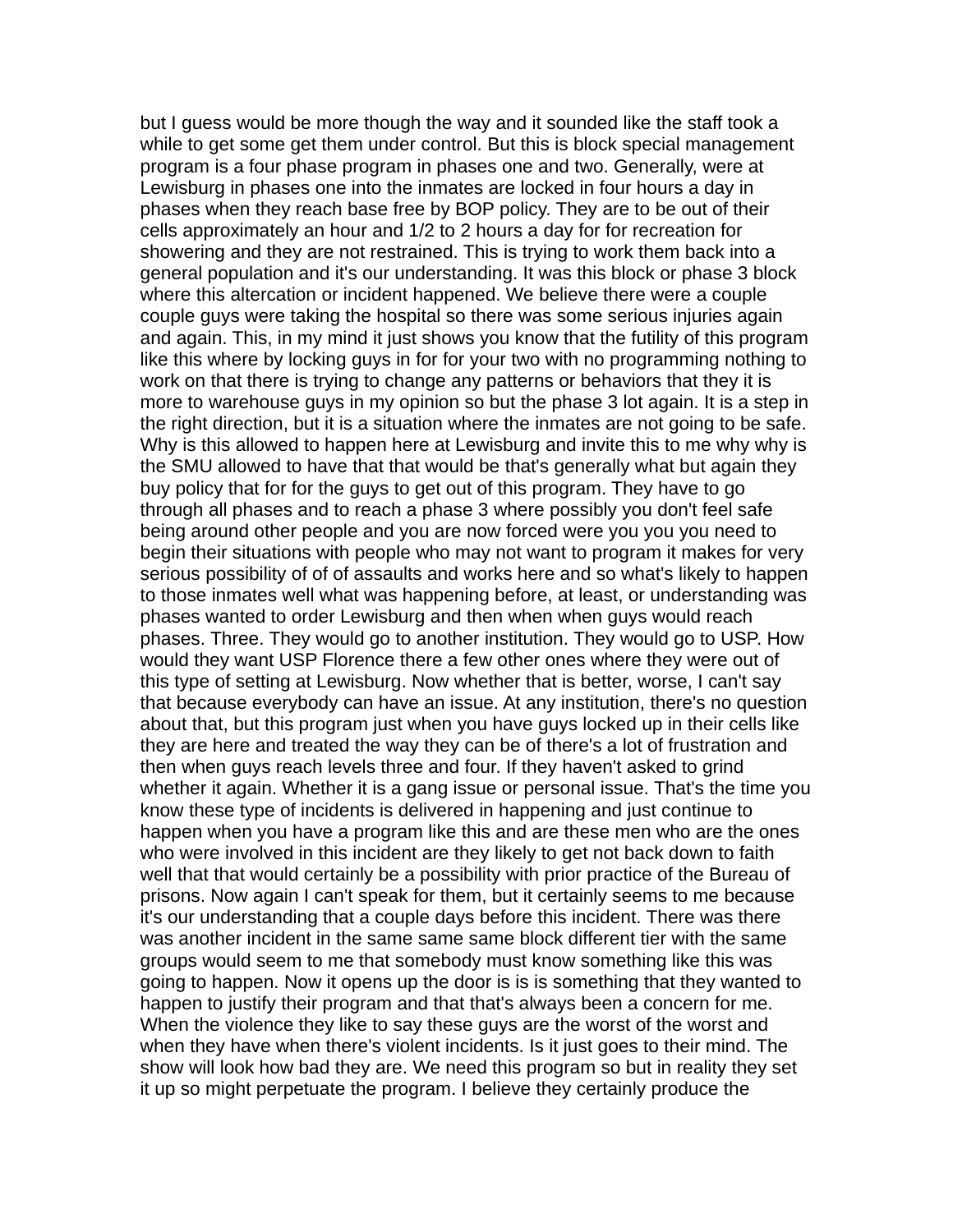conditions that would drive anybody to acting in ways that they do imagine that this will have long-term thing that these incidents will have long-term effects on the existence of phase 3 of 12 and that's that. Certainly very good question. I do not know the answer to that. It would be would seem a couple different scenarios whether it would be if people cannot be safely out on phase 3 of Lewisburg. Should there be a pastry at Lewisburg. The other would be if this is their way of perpetuating the violence of Lewisburg and so they can show when justify this program then it may continue, but guys will be getting her that that's an again I it's like I'm not sure but I do believe when the men are out in those those couple hours when they're not restrained. Staff also is at different then different with them. Then when they are in phases wanted to. When staff is not around any inmate that's not restrained it's more back to a regular penitentiary where staff has to follow certain rules. Also, because the inmates are hard on restrained and that's part of the problem as I see the special management unit that the some of the staff when there they can do almost anything they want because the guys are there never around them when they're not in restraints of some kind that changes when guys are not in restraint talking about grown men here who remember what happens to them. So I was always surprised when I heard that they were going open the phase 3 block at Lewisburg because of these, but I certainly can't. Don't know the thinking of the Bureau prisons and given up trying to figure out what their motives are but but I do believe that it does put staff in a different light. When when it's pastry now. I knew we were talking earlier and in and you said that there's been some hiccups in the administrative remedy process of wondering if you can just first talk to us about what that process is and then maybe talk a little bit about what they were. The ministry of remedy process is something there was a federal called the prison litigation Reform Act that says that before any inmate can bring a federal lawsuit regarding conditions or a constitutional claim they have to exhaust their administrative remedies. This goes for local, state or federal but in each prison system. Each county each state has their own administrative remedy process and the courts have said whatever that process is the inmate has to follow its different from state to state and Midwestern particular case that inspired this long to make people go through the well Congress, in its infinite wisdom thought there were too many frivolous lawsuits by inmates so this was their way of saying that the unit we want to weed out the frivolous cases, but in reality they made a 20 day in the federal system wanted a statue of limitations because if you do not file your administrative remedy within 20 days in the Bureau of prisons. You can be precluded from ever getting in the federal court matter what you issue whatever that issue what so like, is in reality it's a 20 day statute of limitations, staff, and ministration knows that very well. So what happens and is not just Lewisburg but but it just is. Runs rampant at Lewisburg from our understanding. There are certain forms that need to be done there called the BPs there's a BPA BP 910 11 that's the administrative process in your present the BPA dispose of the informal where you deal with your unit team or staff to informally resolve your your grievance but Lewisburg. They need to file form that some institutions you can just do it verbally at Lewisburg, you need to have a BPA four-minute is for the problem. The guys are having or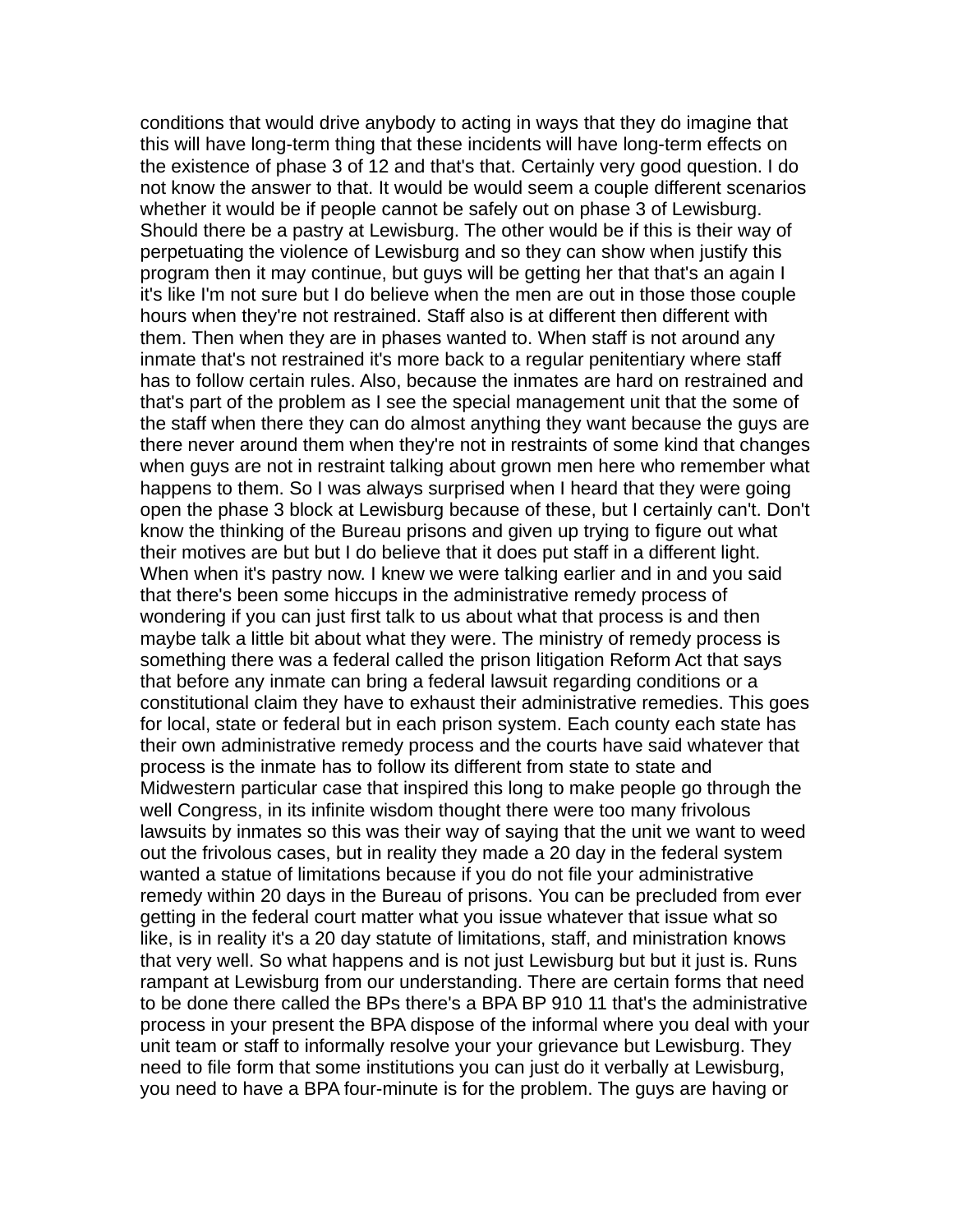the unit team is not giving them the BPA so they asked for form they can't get it if they move on to their BP nine which goes to the warden in the institution. It will be rejected because you did not have a BPA so what war they will get a BPA and they will turn it into their counselor, case manager and never get a response so they move on to the ninth and again it's rejected because of that, and what I try to tell the guys and in there any listening or or thought is to you if you asked for form and you can't get document that document anything you can who you ask. When you ask him. And then if you can get the form within a day or two, right out your BPA to just on a piece of paper explaining what your issue is say why you did on the floor and entered it in the staff if they won't accept the document that move onto your BP knowing explaining why you don't have the BPA or if you do file your BPA and that you get no response within five days because number that BP nine has to be filed within 20 days that's that's the BP knowing is what starch you were process so we we would like anyone who has an issue that they want to grieve. If they can't get the form do it on a piece of paper document you gave it to same way if your BP knowing is rejected because you don't have an eight follow your BP 10 explain why explained. Always explain your issue so that the court, but what the guys have to understand is this exhaustion process is the BOP is not the one who decides if you exhausted or not it would be a federal judge who ditched comments that the judges Bible and in most of the cases I've seen he's going to hear she's going to look at what did you do as an inmate to try to exhaust your ministry to remedies that are within your power number here Lewisburg and in a lot of compounds the BPs or they can be gotten off while you're out going to lunch going to wreck these guys don't have that opportunity. So they have to remember that the writing grievances and in the BPs for judge not for the beat for the Bureau present and if it's rejected, you just move on to the next until if they reject all the way through, but you've done everything within your power. I believe that a judge would say you've exhausted your ministry to remedies. Now that's my opinion. But guys can't do something that that they have no they have. They have no recourse here and they just need to do the best they can under the circumstances they have and the guys get frustrated and so understandable and more of the other problems here. Lewisburg is the retaliation when you try to file a grievance and and it's real coming. There's no question I've had some guys tell me face-to-face that with some of things that happened, they won't bow Lewisburg because of the retaliation, but maybe down the road but that's the problem with this certain type of case which is constitutional claim. If you don't exhaust within your 20 days, you're probably precluded from him from getting in the federal court. Another are exceptions. This is always is, but it's something I hope the guys that if they want to file that they follow through on the best they can and try to document any and everything that they who they gave it to the date and if there's Celie or someone else on the block and also documented to do a declaration at some point in time. That's just that much stronger to show the court that they've done everything they can to try to exhaust their administrative remedies. Is there any way to hold the correctional officers responsible for refusing to hand out the BPA is like. It certainly would seem to me that that that's part of the job. Knowing this is not anything that's just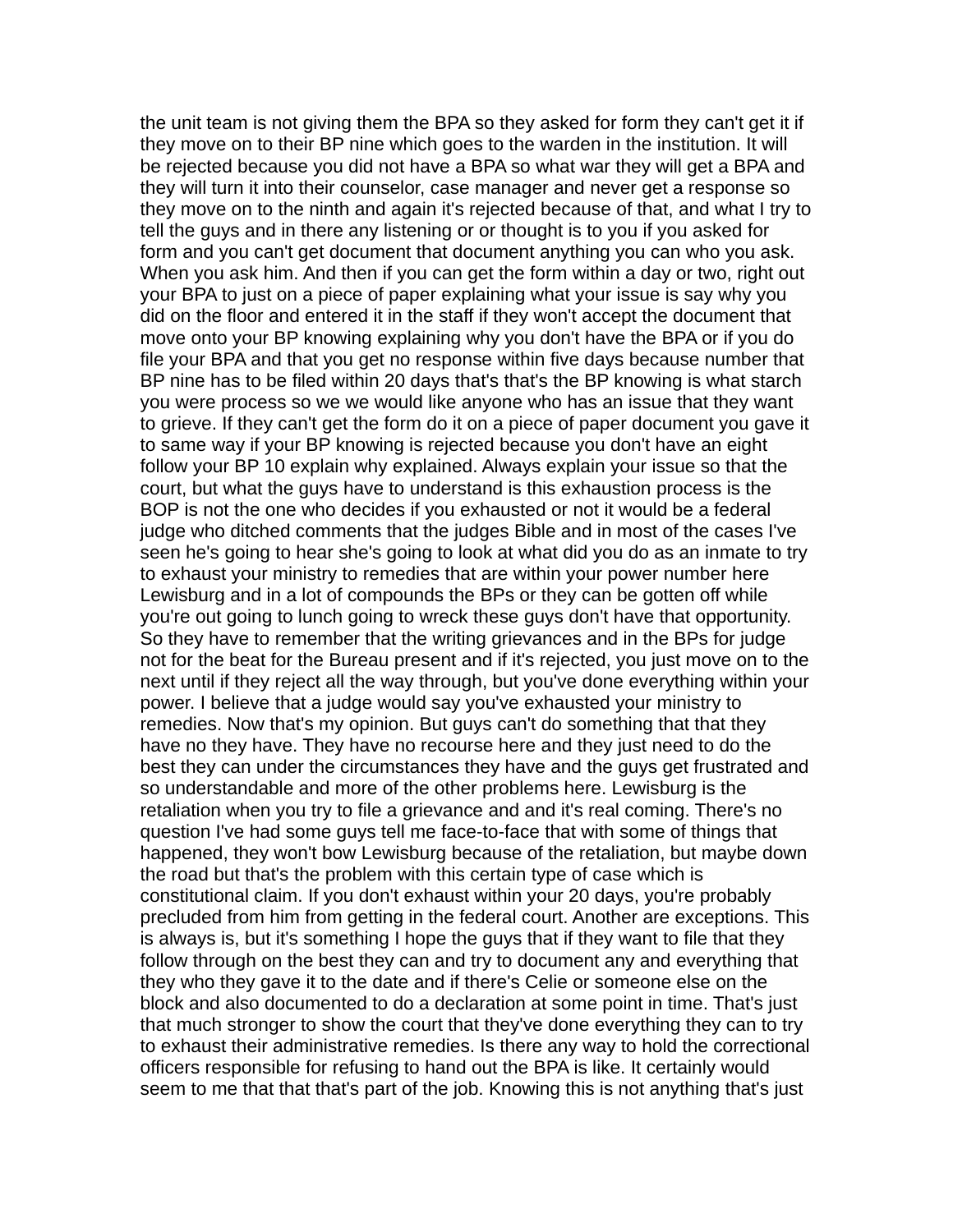port of the job the unit team so they're not doing the job of whether there there's a due process issue where they're keeping people or First Amendment keeping people from court that would be somebody smarter than me would have to say that but I do believe that that is a possibility of so. But that's why the process is only to get into court. Then the judge would determine what part of the problem here is it's it's so very difficult to find any attorney willing to take an inmate case to begin with. And if there's a question of lies that well I think there's many part of it. You have to understand where were at. Here there's there's there. The law firms are very small if if not so practitioners the larger firms in Philadelphia Pittsburgh where they have associates in and they do pro bono work through it to a greater extent they have the resources we just aren't close to them that some of them will look indicates is here another. The problem is the law itself. The prison litigation Reform Act has made it very very difficult for an inmate to two to do a constitutional claim, and that even with an attorney so and US attorney's office are the ones who represent them and they fight as as an every right to idling, but it is when you when you're stating because they their line is we don't violate anyone's constitutional rights so we will we will we will like this for as long as possible. We we have two ongoing constitutional claims of the going over 3+ years may still have not even gotten through the discovery phase. Because of that, that's the problem. It's just so hard for an individual and attorney or even a small form trip to take these cases it really is it so unfortunate because of that and you think about now occupied here in 90.5 WPB you in the studio with me tonight is Dave sprout paralegal with the Lewisburg prison project. For those of you tuning if you want to give us a call here in the studio number is 570. 57734897 Dave I have also there's been some proms with the mail coming out of the prison can talk about that the least I can talk about mail or project in and that is something that we usually do not did not have any kind of a problem, but we are hearing from guys who said they written to us, two, three, four times and never got a response. When we never got a letter from them so letters are not leaving the institution. It would seem now I don't know where where what's going on here that we do get a lot of water, so I'm not saying that there no letters but it it seems that sometimes when somebody's trying to exhaust your ministry to remedies or or have been assaulted or have an issue that seems to be more the time that sometimes the mail was his big and also the personal mail to their families, or are there. There's an issue with that. Also in the also incoming mail to them from family unit was being held, two, three, four weeks, sometimes before mail was given to to the guys and in their policy and then I have a memo from Wharton saying that though we follow the policy and mail was given to everyone within 24 to 48 hours of the coming in the institution. Obviously there needs to be some checks into the mailroom because you have to understand most. A lot of these guys if they do have phone access. It's one or two telephone calls a month so the mail was really their only way of keeping in contact with her family, friends, appointment is with with projects like us visit or almost out of the question because visits on phases one and two are generally done by video even though it's at the institution they still don't even get to see their loved one. So many guys did not even want their families to come because they are all from all over the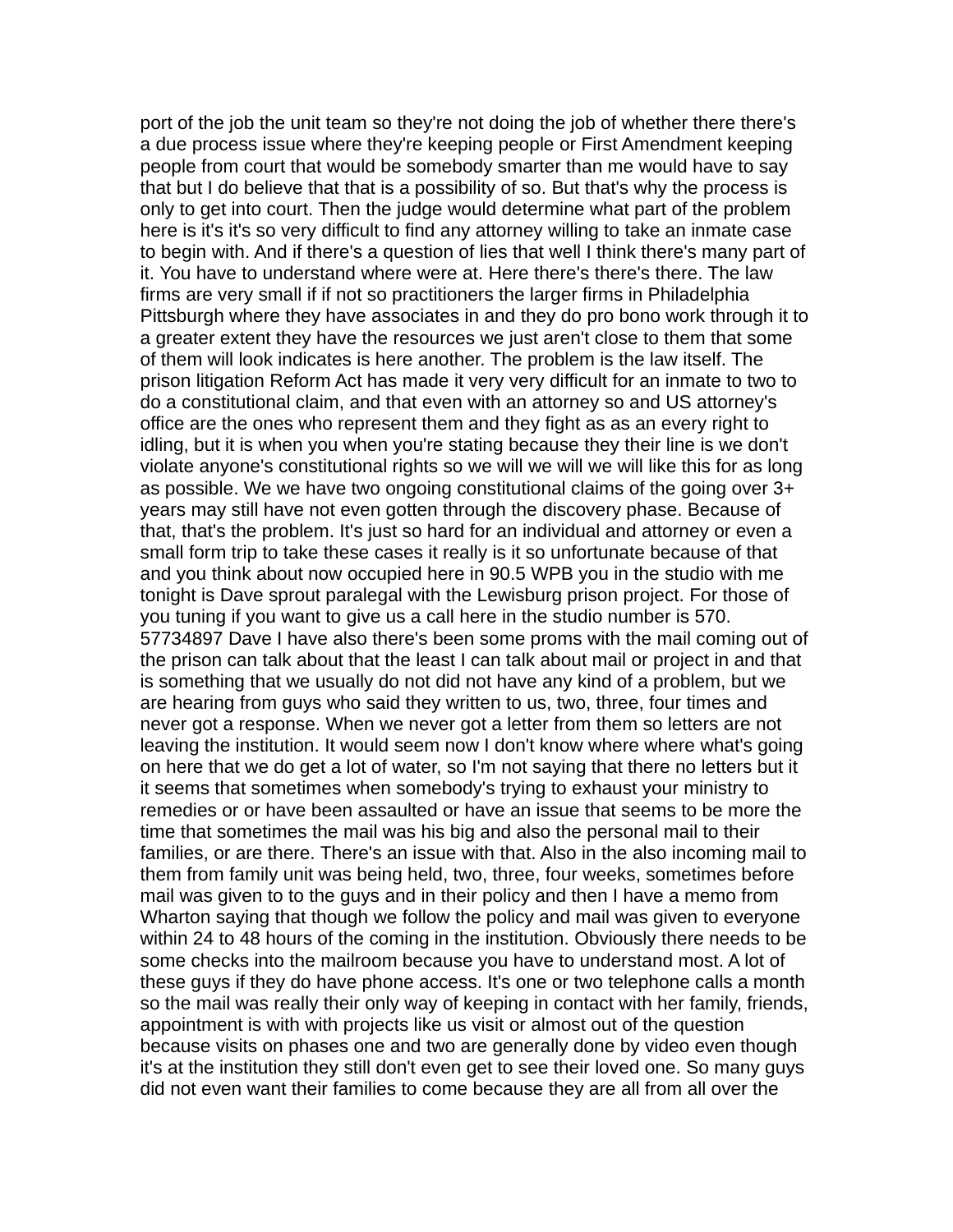country to have to understand that they're not too many from just central Pennsylvania so the mail was so important and to have that dealt with in a way even just the holding of mail for weeks at a time that the men that are in this program in in and generally for prisoners is a paranoia and rightfully so. In when they write they have to us and they don't get a response. They assume that the letter never made it out so that just builds on their frustration, paranoia, whatever it is, and in such an easy fix it have every right to the mail coming unless they've abused and somehow in and that's that something totally different here. The Bureau prisons can open their mail they can look at the make sure there's no problem. So it's not something that that they just seem to be taking more and more and making it just so much harder for the guys to even just exist here and just. It may sound like a small thing, but when you when you were locked in 24 hours a day and you have not gotten a letter from your family weeks at a time when you when usually write to you at least weekly. You wonder did something happen to know all those things and it just works on the same way with one of the other one of the few other things that the men have here is the one hour of wreck their title by policy to have one hour wreck five days a week and we've been hearing special within the last year to two years where the wreck is being taken away from them for heavy heavy things or for no reason at all. We we heard now. Again, I can't confirm this, but that a correctional officer came on the one block and said no. Blacks are going to wreck today that clearly to me is is is a racist, not just statement but to dictate to say that one race can direct and one can't now. We've also heard from many of the other that they're getting the records being taken away to so it's not I'm not heard where it's not going but but you they look forward to that. Our out minutes. It's almost the keep them saying so again this is something they take away for you can have direct taken away for having a Apple after lunch that was too hard to even eat because that's that's considered contraband or your cell is not ready or your your bed wasn't made were just things like that or you weren't ready you are ready. When I called you correct. Even though they're standing on the door ready to go and correctional officers know that I don't where this is coming from weathered individual officers doing it. Just deciding because they have the power to do it whether it's a something from higher up. I don't know the answer to that but all I do know is that the men get very frustrated when they wanted what to wreck and are not allowed for at times not even knowing reason for or so you know you like what you file the other day so you know maybe you get wreck next week. Things like that wreck is not to be used as a any kind of punishment, especially in this type of program where that's all the men have five days a week so that that's another issue that again. I feel that the administration or the staff just builds on the frustration of the men when you do these things. They have to have some release and I understand that some of the public say they shouldn't get anything and I understand that what they really get nothing here when I go out to wreck. It's basically a gold cage. There's nothing in it. They get a little bit of fresh air and maybe some sunshine and get the work out a little bit outside the cell. That's not given anything here in Lewisburg so but when it's taken away from them again. The frustration level and it just rises to the point where it makes such a volatile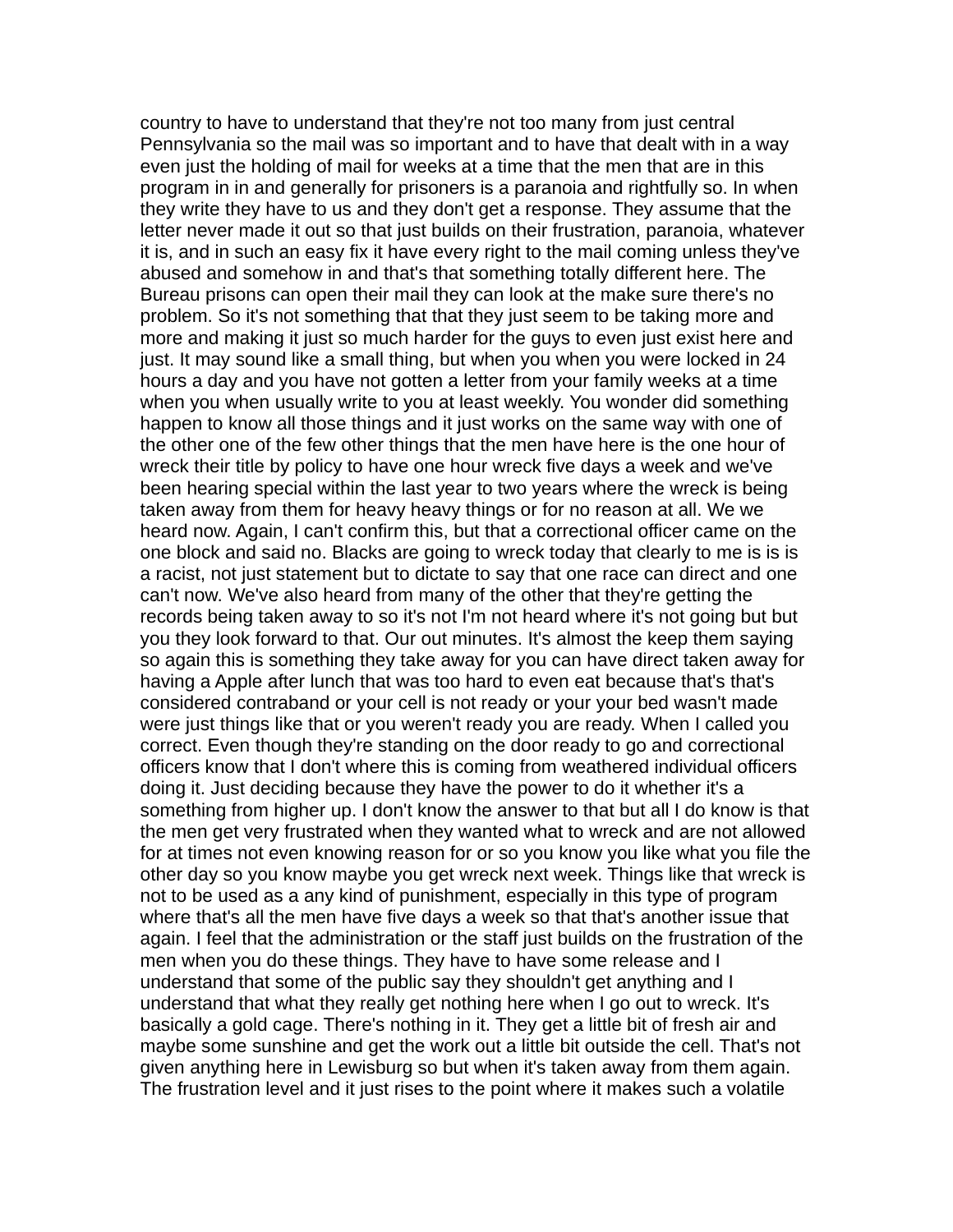situation inmate on inmate inmate on staff those type of things that I believe could be dealt with in a way to reduce those now it's a prison then and there's always going to be some violent something I understand, but I do believe there's things that could be done here Lewisburg that the could maybe make that a little less by treating the men in a little bit more humane way. What I hear you describing to me this is a program that's based on physical restraint and deprivation and then they're adding basically psychological torture. On top of that, absolutely, I really believe that that there has to be some someone, somewhere, and I don't know maybe I'm just in my mind, but had they came up with this program and how what is the best way for us to try to physically, psychologically tear these men down to the point of where I think they believe then they will be something some someone we can control them better. But in reality they're just making things worse for everyone. There's more. So there's that and and I have said this before, I believe there will probably Morse more staff assaulted other institutions because of what happened the way they're being treated here Lewisburg and unfortunately for those staff members but it's something I believe it could been there. I think it's filmmaking. Unfortunately, the canoe can you talk a little bit about the cameras at the facility. Yes, there's this is written to the war on a couple different levels the camera like I'd written guys who been putting hard restraints over the time they they want and that I've talked to that's been and whether it's there physically being damaged because of that which most of the more when there In 412, 424 hours they have to justify that every two hours that they are still in their minds aggressive or something when most of the time they're not doing anything because her in such pain and I wrote a letter to the warden earlier this year asking that when to our checks by policy they need to be checked every two hours and medical every four hours that you just take a video camera with you with sound and I have them went when guys are put in these hard restraints as videotaped Deming that this is not something that they don't have, and because you're telling me these guys are still aggressive and are still threatening and they're all this just happened on camera there a video or picture is worth a thousand words. As I say so just show that this person is still out of control and deserves to be in restraint if they're out of control. That's what the restraints are for. I understand that but we are being told. Time after time after time that they're not out of control because there there there there doing whatever staff want, sometimes even during the night. They don't even come into the cells, but the document that they do just have a camera and if the inmate is is cooperating is not causing the problem. Then everyone knows it and they can be taken out of restraints within. If not that time. But the next two hours and it I almost could hear the laughter in his letter back to me like you are crazy aren't you that we would do this. He saying that all what we we would have to change policy for all 121 institutions for this which is just completely makes no sense to me. They they can do it when they put guys in restraint and I think it would would alleviate a lot of the problems when guys are in progress right another. The issues the guys have with cameras are there's cameras on the block where which supposedly 24-hour today and guys are taken out of their cell and they may receive in its report saying that they assaulted staff and they say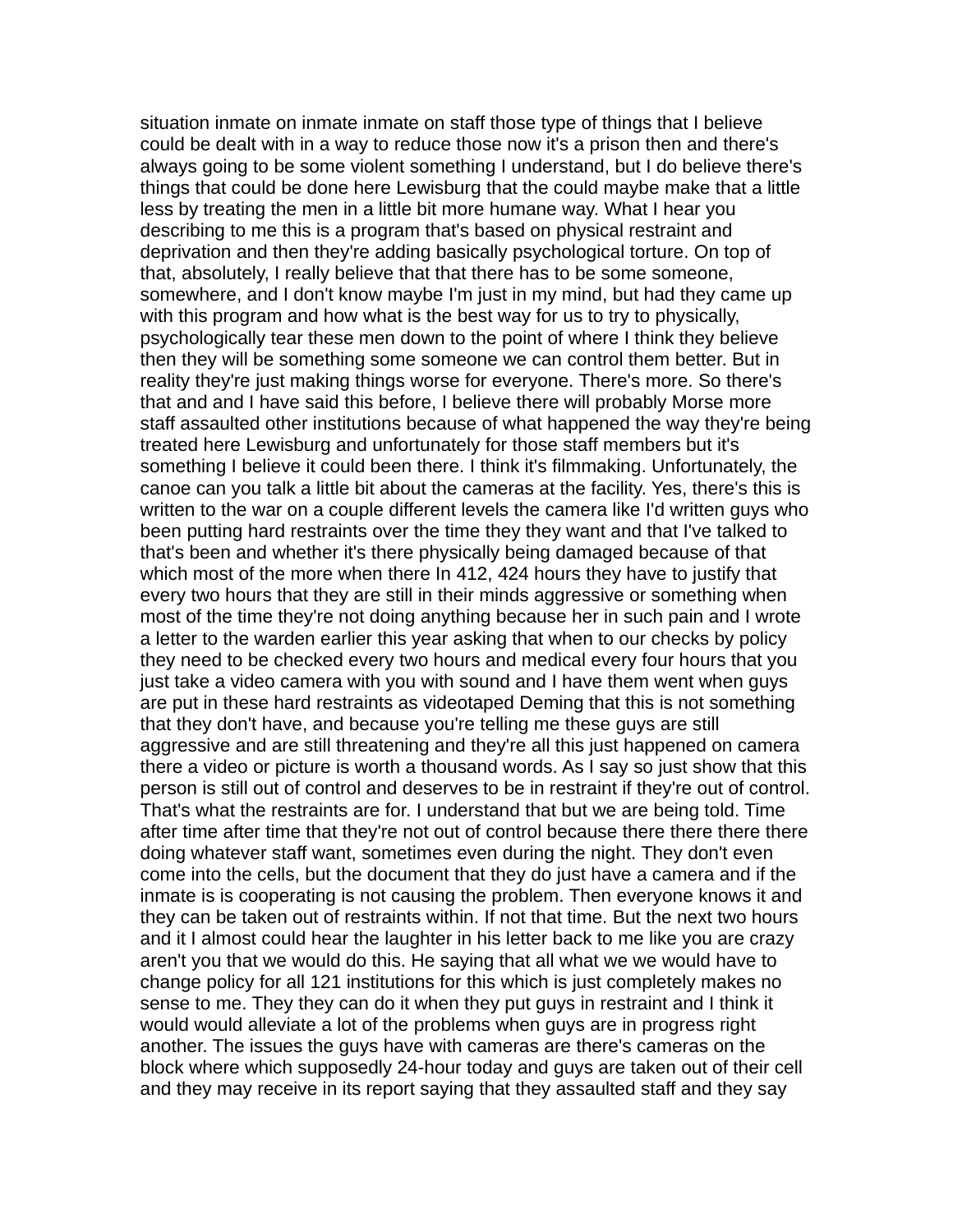will look at the camera. You know like I didn't sold anybody but the guys have to understand that these block cameras or on a rotating item. I'm not very technical but I guess that is what how it is. But there only save for 7 to 10 days. So if if if there's not a request made to have a block camera Him if they they asked two weeks after an incident where they get a write up in war. Maybe the result by staff that those images are gone and in the guys have to understand the need to request them right away because sometimes will get letters asking this and and by the time we get the letter worth it was too late and I will request as soon as I get a letter but that but again this is something that it's an antiquated system even more humble in County prison that we had many dealings with before the fire. They upgraded their camera system at that facility is in their main commissioners were well this is going to save us money for lawsuits because inmate says this or this happened. The camera shows what they found out was it called more gourds than it caught inmates and I believe that's probably the reason Lewisburg that it there's not a more up-to-date camera system, how, what, in Minco about requesting the video you need to write to you all the it's better they do it themselves because of the time issue. If it's an incident report where they've gotten say they assaulted staff, they would go to with go to UDC or with. That's a first phase of the disciplinary process at that point they need to put in writing that they want the video say that's one of that they would go to that fairly early gift if they felt they were sold by staff all in didn't and they would want to put a copout in to the captain were to win a W as soon as possible saying I want the video for this block for this date and time say they can write what about that too. It's always a concern about the timing because you and I have no even talking with the legal department who I like make the request to what we don't know if it's going to be seven days this week or 10 days or maybe 11 days so there's no hope. I might make a request within 10 days of that that's gone so they can even say it's For one week, 10 days it gets and I don't say what they make up. It almost seems that's the case, is the prison required to honor those requests. Well, it would be by policy they they are now. It would seem to me if it would be something where they might've been assaulted by staff or something happened to them were not getting a misconduct incident report. There's always the illegal use of the inference would be if the video they asked for the video and the video was not preserved properly that they could get an inference from the court down the road that what they say happened happened because the video talk. But again, that makes it that way down the road and so so it's just something if somebody really believes that the camera is is helpful. They need to make those requests as soon as possible. See listening to, but not here 90.5 WPB you we are going to take the briefest of breaks and be back to continue conversation with Dave sprout back now occupied and .5 for those of you tuning into may have a question about USP Lewisburg or the Lewisburg prison project. Please give us a call here in studio number is 570577. 34897 if you can talk a little bit just about the condition of the cells that the prisoners are in. Well it's it's my understanding I we are toward a few of the blocks and been in some of the cells but yet understand this institution was built in 1932. So the conditions just physical plant of the institution is deteriorating. Weaver guys say where the walls are. They can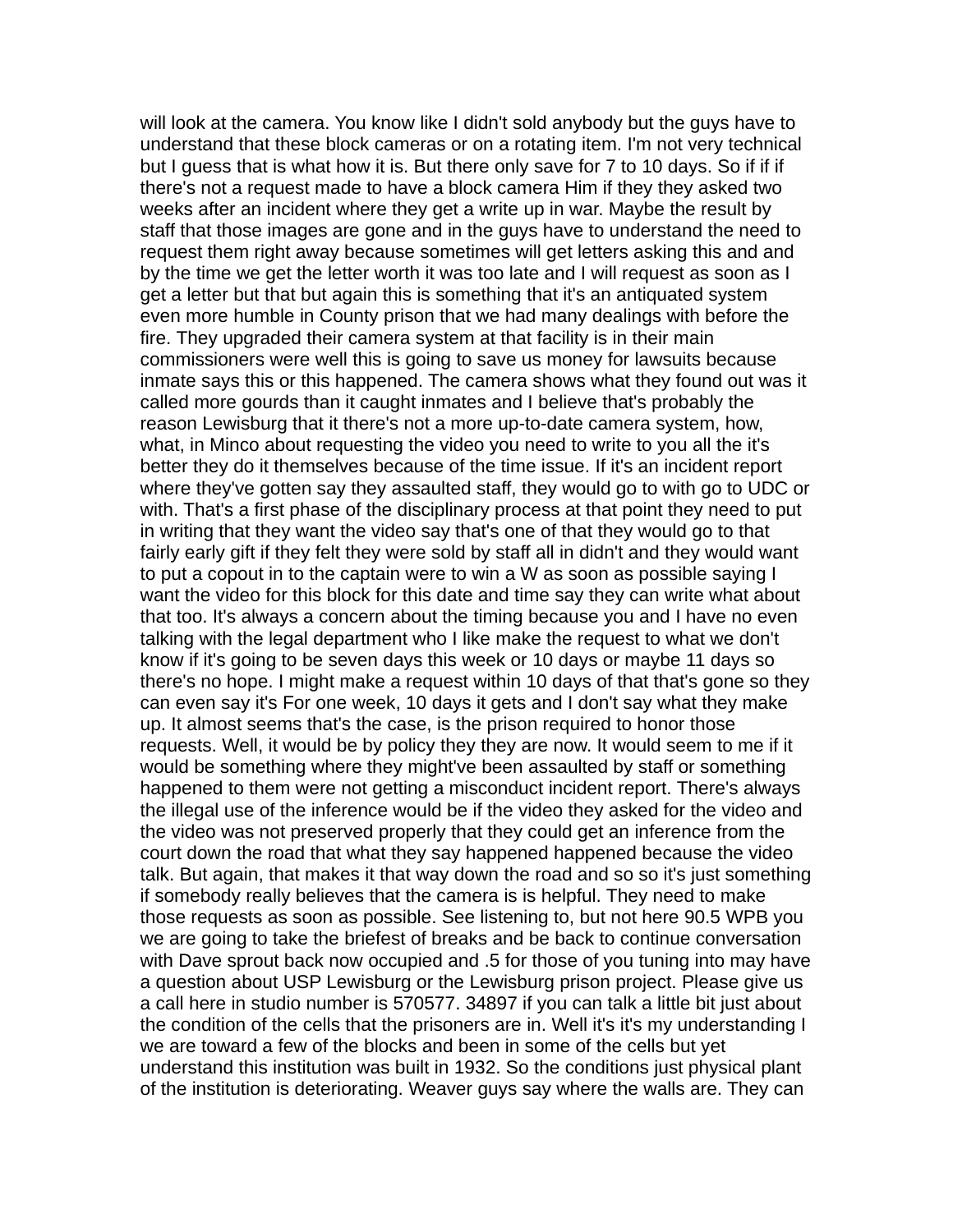chip away at that now not a security type, but the elation is this terrible were in the process you with all coming on now when they have steam heat there in once a steam heat is turned on theirs and most of the cells, there's a pipe and and inside the cell and even in the dead of winter. A lot of times cells are very hot. Because of this, there's the ventilation because again because of the how. How will the institution is it is is not good at all and you have to understand that guys want to say on a daily basis, but there the use of chemical munitions here of all the all staff now carries pepper spray, Lewisburg and and they can use it almost indiscriminately, it seems, and in cells and then they use the proper bold if somebody if there may be an issue which guys who are even in other blocks. When these things go want who have asthma, or breathing difficulties because of the ventilation system have to deal with the pepper spray and teargas type elements, so, so, again, just the physical plant of Lewisburg makes it very difficult for for the guys in their cells, so that's that's always the issue for the guys to open up a new block and Alan went talk a little bit about that's my understanding that USP alum would that Dave opened up what they're calling a secure mental health unit that the step down program and it's our understanding that this may be and in response to a class-action lawsuit that happened regarding the ADX control you out in Colorado where they had severe men with severe mental health issues to who should not of ever been in a program of been in for years at a time in solitary confinement, and these were mental issues which predated entering solitary confinement which emerged as well. I believe it probably was but they were somewhat history and then it being in these parts of units can cause mental health issues and they have opened this unit here for some of the ones with severe mental health issues and it's our hope that it will not only be men from ADX but also men from the special management unit who need who have severe mental health issues need to be in a setting where they're being treated for those mental health issues and it does seem like the program that they're doing that out would know it it's in its infancy. So, but it does seem like the Bureau of prisons is is doing the right thing for these guys. Now what will be the issue is they need many more of them because are so many more guys with severe mental health that that needed and so it may be a step in right direction. That's another issue. Lewisburg all the time is the guys that are there with mental health issues with her came to the program with mental health issues are on medication. Most of their lives were mental health issues and become the Lewisburg and many times are taken off their meds. There was unfortunately couple months ago there was a inmate died. There was a confrontation with his cellmate and it's our understanding that he may have had severe mental health issues was not on meds at Lewisburg and the was just again I don't know that that will probably come out at some other point but but here when you have somebody with severe mental health issues who have been on medication for this documented for most of their lives and they come to a place like Lewisburg and they're not on any kind of meds it, it's just tragic and this is the type of things that can happen where a person was.now you also did every other where maybe somebody with mental health issues will hurt or possibly kill somebody who did not because of their mental-health issues works both ways, but it's just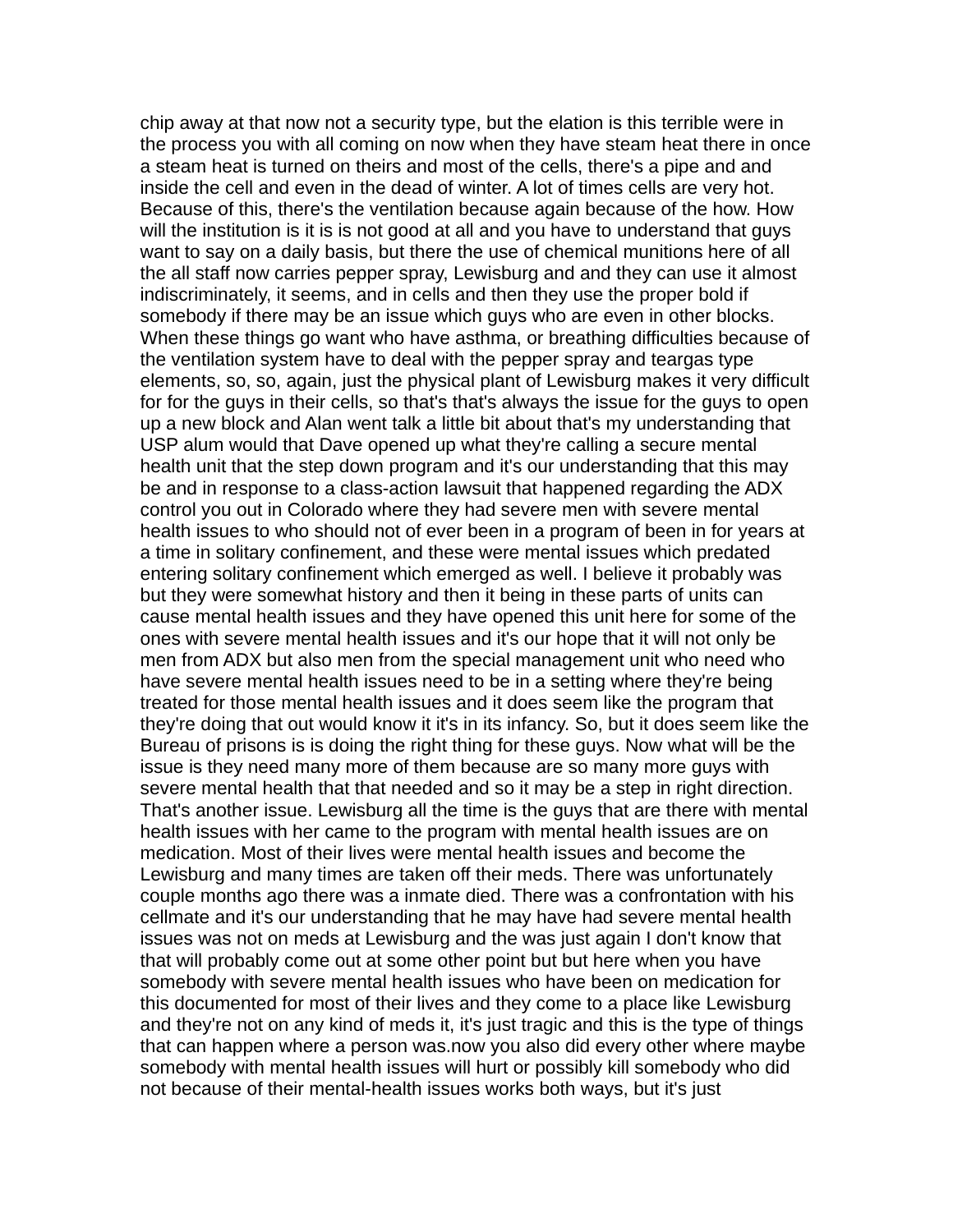something that these government should not be in this program. If you're going to have this program, which again we don't believe it should be. But if you're going to have it certainly cannot allow people here with severe mental health issues. It's when you talk about inmates with the documented prescription not being given the medication is that is a requirement of the program is that a decision being taken on the part of Lewisburg. Most of the incidents is that we know what again will only know when people contact us are ones who been on medication and when they get to Lewisburg. There's some incident that happened with the medical staff saying that you're abusing your meds you because it on the line in most institutions guys go to the wind and get there. Here they have to come to the cell so someone from the medical staff gives them you have to take your and you show that you're not taking it whatever it would be and what we hear. Time after time is oh you didn't take your pill or you spit it out or you you abuse that somehow these guys is a why would I do that I need this. I know I need this but it's documented that get an interim report and the policy Lewisburg. There is no if you abuse your medication abuse it using their word nonaligned you're taking off your meds straightaway no consultation with the doctor. No consultation with a psychologist if it's mental health but but these are these are not just psychotropic meds but but they're the ones that seem to affect more people, but any any med that you may be on that it's their policy that they have no tolerance for abuse of medication and and again this is just one somebody staff member saying oh you you you didn't take your pill when when I gave it to you and and just because of that you are taken off your meds and that's happens. Time after time after time here. Is there any recourse for an inmate whose experience. That is what what is the best was to him. I don't know Terry from them. I would, you know, I would ask them to grieve it to at least go through the policy and practice putting try to get it to me on the BPA) and the and we have given. Now you know because you're dealing with with with the professionals here coming doctors, physicians assistants, nurses of their license people, whether they're in a prison or whether there at that evening at hospital or in you know they have a code they have to follow. We have we have given out different you to file with the Department of State in Pennsylvania regarding this, because these are not medical decisions. In my mind, these are our decisions to punitive this is that it certainly seems that way because I don't get some of these meds at the wrong they're not there not to be stopped right away. You know they need to be weaned off of them from some of the psychotropic meds at my thing. I'm not a doctor obviously but but there just stop cold turkey. And no, I believe that's that's a lie relation of their license in my mind. If that's the reason that that's being done where there's no at least what we're hearing. I'm not saying it every time, but there's no consultation with the doctor on okay I don't believe we need this anymore because it's just you got an interim report you abuse just the meds you're off, that's the policy, Lewisburg, and again I believe that that that comes out the licensing issue. Almost. But I will write to the medical department on behalf of an inmate that this may happen, asking that they be evaluated back under meds if appropriate. Again, I can't make medical decisions for for Dr. but it certainly seems to me when somebody's been documented on this even by when Geiser and other institutions for years.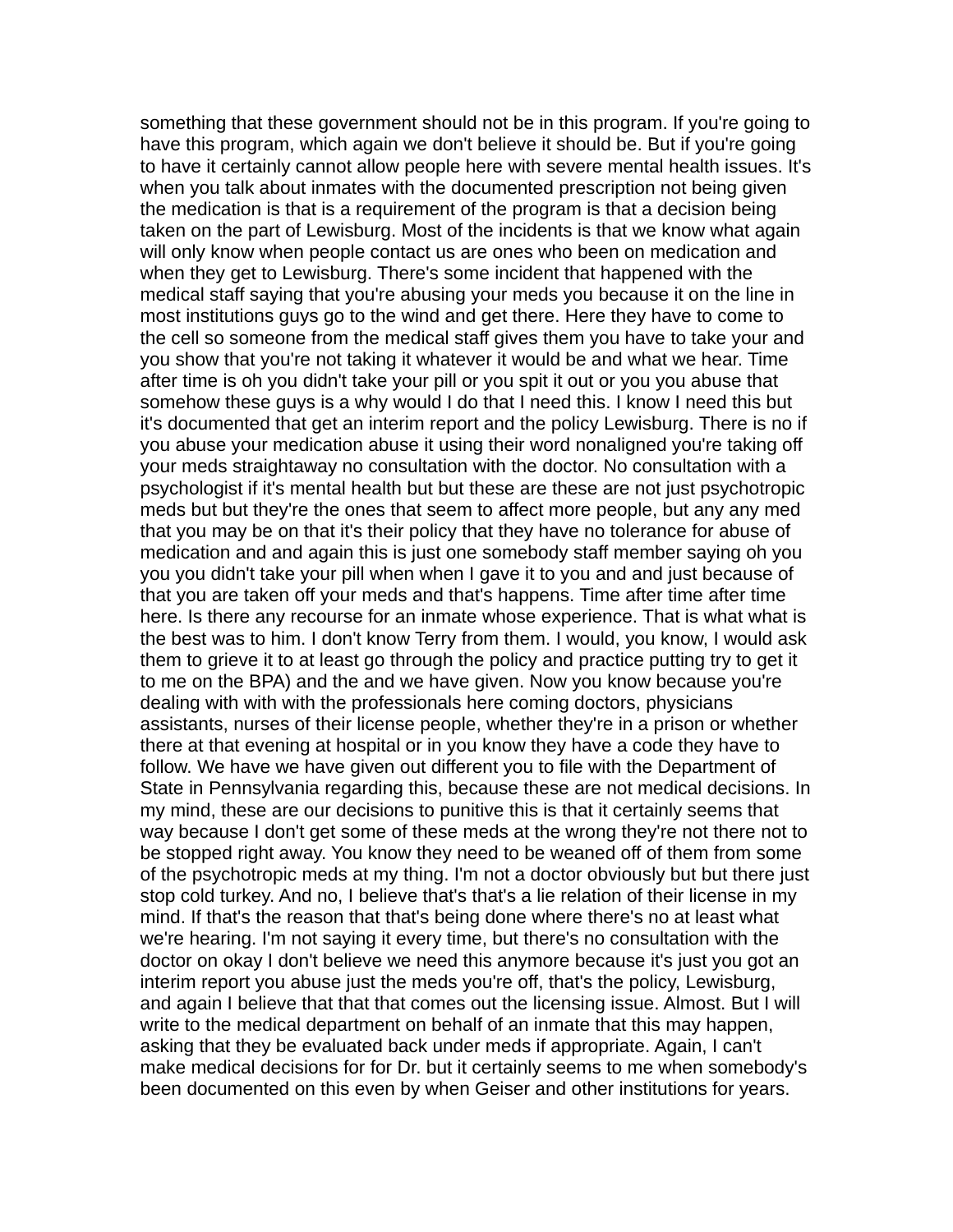This is BOP doctors and psychologists and psychiatrists to who who believe there ought need to be on but I do believe that the you know the mental health department. Lewisburg should write up a paper because they have gotten more people who have severe mental health issues to not have mental health issues anymore because they need to let let let the community know how to do this because once you been documented for years but become the Lewisburg and they don't have the spa problem and and that's an issue that there are some groups are looking into and and I hope it's something that that is brought in possibly also at some point in time it will be us. We don't have an attorney, but the but this is very serious in that there's so many serious things are going to Lewisburg, but the what happens to men who have serious mental health issues here it's it's just appalling to me on so many levels and the things it should, just should not happen in any setting, let alone by professionals, and even though this is my understanding you know, even though there inmates there are medical care should be up to the standard of what the outside community does not matter if they're an inmate or not. Now, in reality, we all know that's not the case but that's the standard that should be well and it is a correctional setting that's that's one thing that mean they there, how there That's correctional type decisions security type decision when it comes to the inmates medical or mental health. I think that that's something that needs to be addressed by the professionals, not by not by the ministry staff for correctional officers and I believe that's not something we hear that the psychologist make grounds in the blocks and you know sometimes guys don't even know around the block and if you have an issue your social talk to a psychologist outside the door and and so the whole block that whatever your issue isn't in a prison setting that can get you killed me, that it just symbols that the finial what you issue might be so course, most guys won't do that because, for obvious reasons. If they could get you hurt were or worse. And then they just deteriorate farther and farther so it's it's a real real issue with the was in my mind with the medical and that the mental health staff and how they treat you deal with the people with documented issues here now. Again, there's always just like on the outside of try to get drugs or you know from doctors or you know that that's inmates are no different than we are on the outside but when it's documented in an they have the capabilities here of having tele-meds with the psychiatrist asked for that for many guys and it's something that it's available. It's something that they could do nothing hasn't happened, but in our experience it happens is enough to where it where you have the chance for a psych kind Chris to deal with some of the people who… My understand that the psychologist can't prescribe medicines that only psychiatrist I do that. So here you have the medical staff doctors who don't deal with the mental health making decisions on on meds that the where they have the it's it's a BOP's psychiatrist you. It's not outside but again that's that's their decision. It seems to be, but it isn't occupied here .5 WPB you I said even wanting for our last-minute time together we can we can talk a little bit, but the prison to a little bit of a larger context. Finally, you were telling me that Tom Moreno had come to visit the facility did anything, that that's that's my understand the Congressman Moreno in there was another Congressman also and I apologize. I don't know thinking that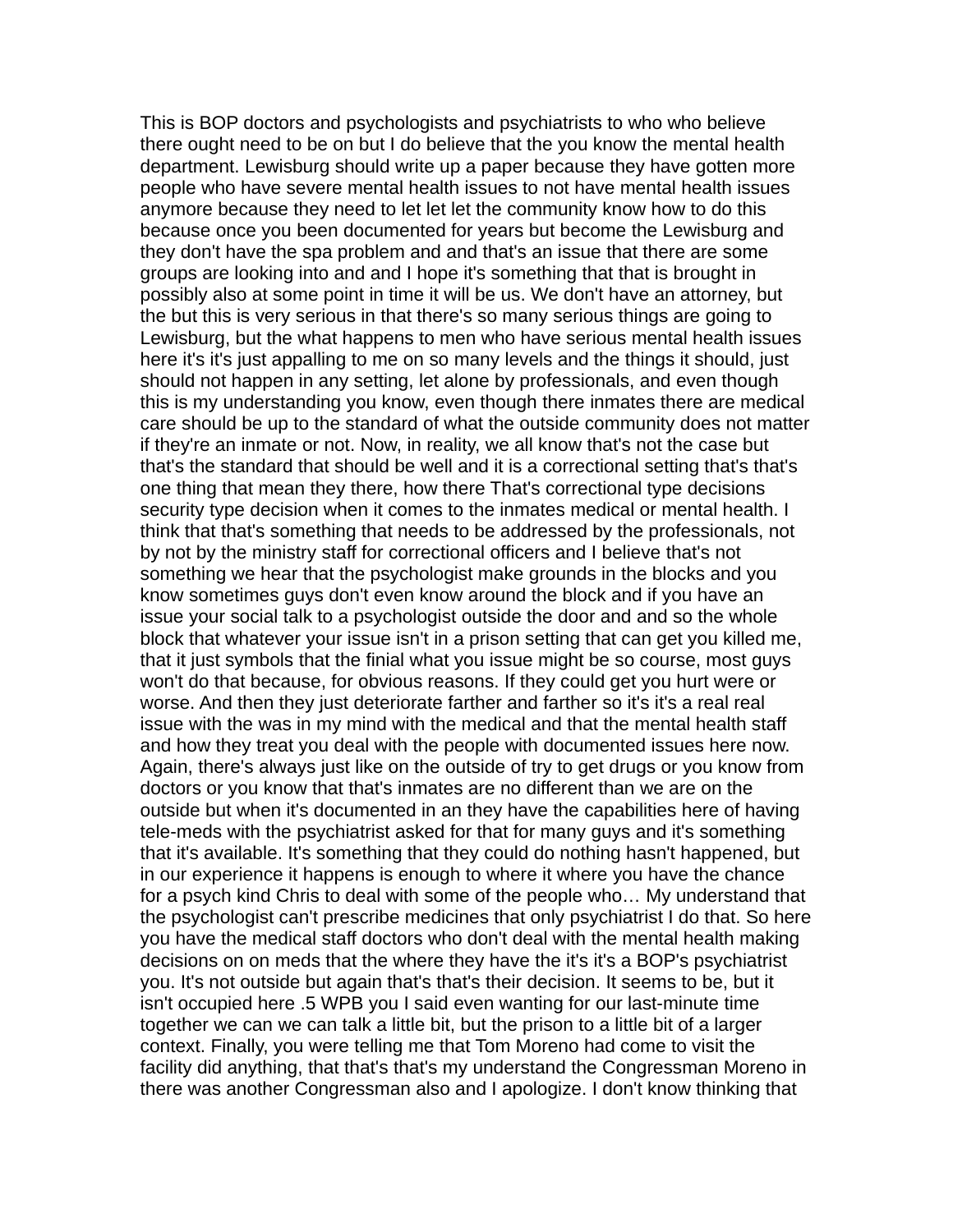they both toward supposedly Lewisburg and the Allen would complex. What came of that that the problem usually with any contours by anybody from the outside. They get to see what the administration wants let them see now if they can say oh I want to see this or that and they can but they won't get the CI I would doubt very much that they want on G block or the block at Lewisburg and talk to any any of the guys that have no sugar on the door where they they can't even walk out on the block all day long workforce only, but it was in hard restraints for a period of time and see what the hard restraint look like with feces and urine and blood all around it not cleaned up. I would would doubt that the Congressman, and I don't always see I die with the Congressman that I believe it is all that that he would he would look into it. I believe that so I'm sure what he sold was probably what the ministration wanted him to see. And again I don't know the reason why the Carson was there maybe was not to do with me. I don't know that that was the case then he probably had a successful trip, but again that's that's part of you know what it is that seem to think that you know anything that comes out of there should be dealt internally with the Bureau of prisons and and or or believe is they had every chance and and they're not doing anything so something needs to be done by somebody with more authority that can look into the practices here and all people accountable for what's happening that's that's the key. Because I do believe once once some people are held accountable. That things will change, but when when staff or other people believe they can get away or do with whatever they want that they would not get away with anyplace else other than the Lewisburg that nothing is going to change what kind of outside parties would be able to gain this kind of access will be the Department of Justice. I believe the civil rights division should look into here because there certainly is a race issue at Lewisburg. Now obviously that's not totally you know, but that there certainly is a race issue at Lewisburg. There I believe the office of the Inspector General should looking at because I believe that that there have been no criminal acts done by some staff member again that's not all staff members and it's not the majority, but when they take somebody who's in restraints and we heard this lately were guys of been in hard restraints. This shackles handcuffed Martin chain where they can't move and they're being assaulted by staff when working hard restraints by by some of the people at least. Again, this is what were hearing. That's like I don't have verification of, but that's criminal. That's something that's when you was sold. So that's an assault. Whether you're a correctional officer or whether it somebody on the street now of the culture offers being sold by an inmate were to go they can protect obviously have no problem talking unprovoked unprovoked when you are in restraints and and you are in your assaulted me. Not that's criminal of the office of Inspector General. That's their job. There was earlier this year in Coleman use pickled in the two correctional officers were arrested one for folding an inmate and an than both of them for falsifying documents. That is a crime. Doesn't matter if your correctional officer not I think there's a type of things that need to be looked at at Lewisburg and I mentioned the prison project is been in communication with the office of vector. General yeah we do, they they usually don't. If we get a response would be well that the Bureau of prisons needs to look into this. This is not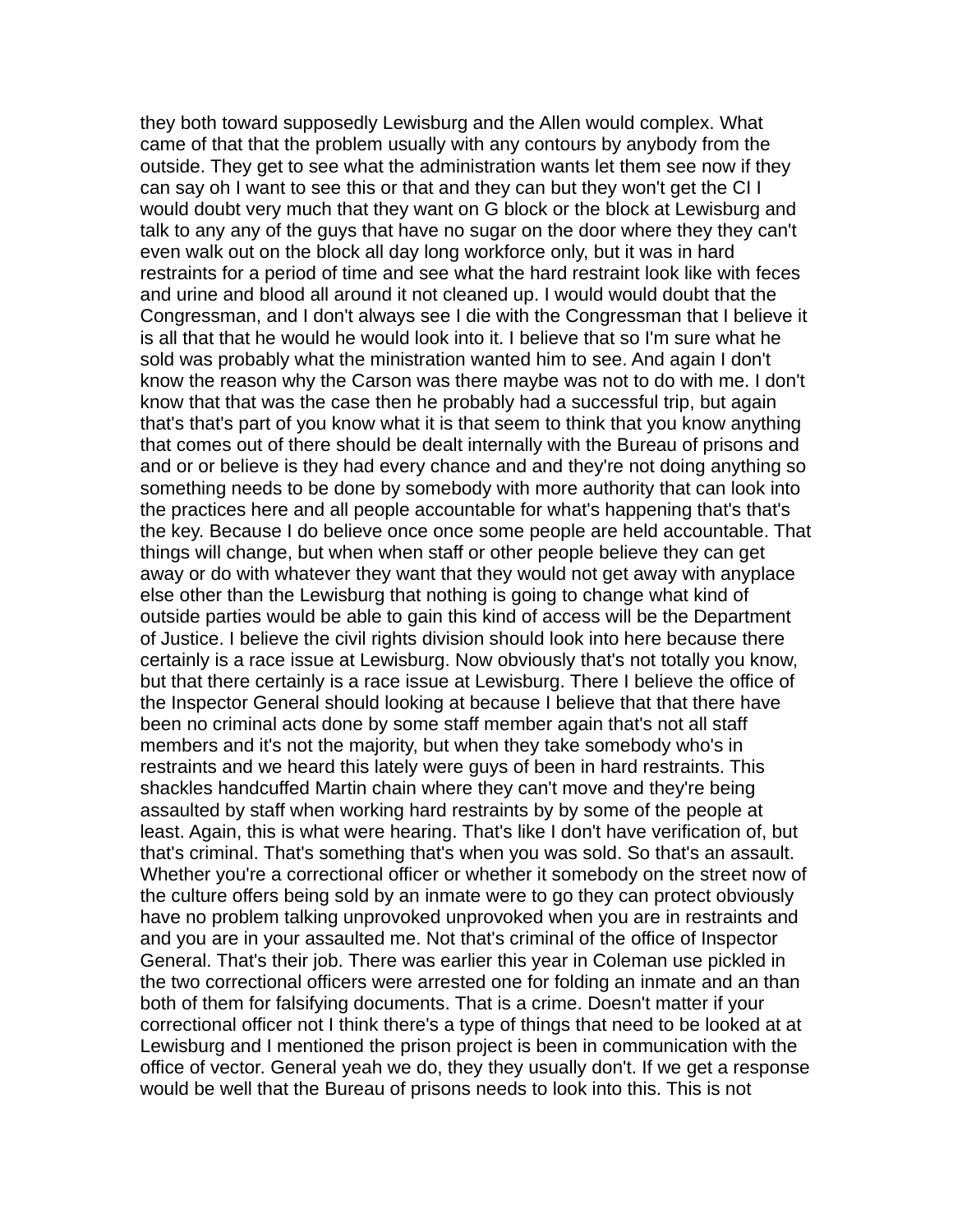something we feel is necessary. But when the bar gets assaulted or killed then then then everyone wants to look into things, but these are things that could be done ahead of time where we don't see anybody being assaulted or killed, obviously. So these are things that should be in your presence put themselves out there to be the most professional correctional officers in the world showing that's the show and don't be that and and a lot of these issues would go what sounds like one thing that would actually help us if there was a correctional officer who worked at Lewisburg or maybe used to work at Lewisburg who wanted to start talking that's that's that's a tough thing and I understand that but but it almost is. I do believe most of correctional officers do not condone what goes on but again silent sometimes is damaging almost as bad but they're just inmates and nobody really cares to Pres. Obama made some remarks lately about solitary confinement and I'm wondering if there's, you know, this seems to be a moment of at least moderate prison reform he's commenting on solitary confinement is not being acceptable policy and DOJ is scheduled to release 6000 federal inmates Ray shortly wondering if you if you do see this is a time of prison reformer, or if these are just certain isolated instances in your mind. Well, I would like to think this is a good chance to make some real changes. The president visited the FCI El Reno believe, at least despite her saying it was the first president to visit a federal institution that sent so now that's a start and I you know I watched his meeting with some of the inmates in El Reno and was very good. I think EQ has a real would like to change the culture and in some of the present and and I would like to think maybe with this with the solitary you know those issues will be built and there's almost a this is an and I'm not getting into politics your goal, but the sometimes some of the people on the right or some of the more staunch prison applicants so I don't try to label anybody who ever no part of it is the amount of money that's being spent here. I can imagine what the what taxpayers money is being spent for people that are being hospitalized because of the assaults and stabbings and things like that are happening Lewisburg. The people want to change because of the money. That's right, I don't keep you know whatever reason, it would be. I do believe that the solitary is an issue that's that's out there. I do believe there's you know it's a time hopefully the makes to maybe make some changes and I believe that's on us at the project and others to try to cultivate that as much as possible so that people do realize what goes on most times people just don't want to know is on and and that's understandable. But these things are these people do get out and the you know this is just something and it's the right thing to do. Whether people want to admit that are not the these are human beings. They are there therein prison because it broke the wall. The punishment is the freedoms taken away. Okay that's that's our society, but not to be put insert circumstances and that they are like at Lewisburg like it ADX and other prisons. In the end to be tortured in the captain and inhumane way. That's that's not part of the sentence for sentences to keep the freedom what you know you take freedom away from them so hopefully hopefully with the president you delete here hope it doesn't become a political issue that if if the president comes out in favor than other groups have the house but it does seem to be some there there's impactors some bipartisan Avicenna